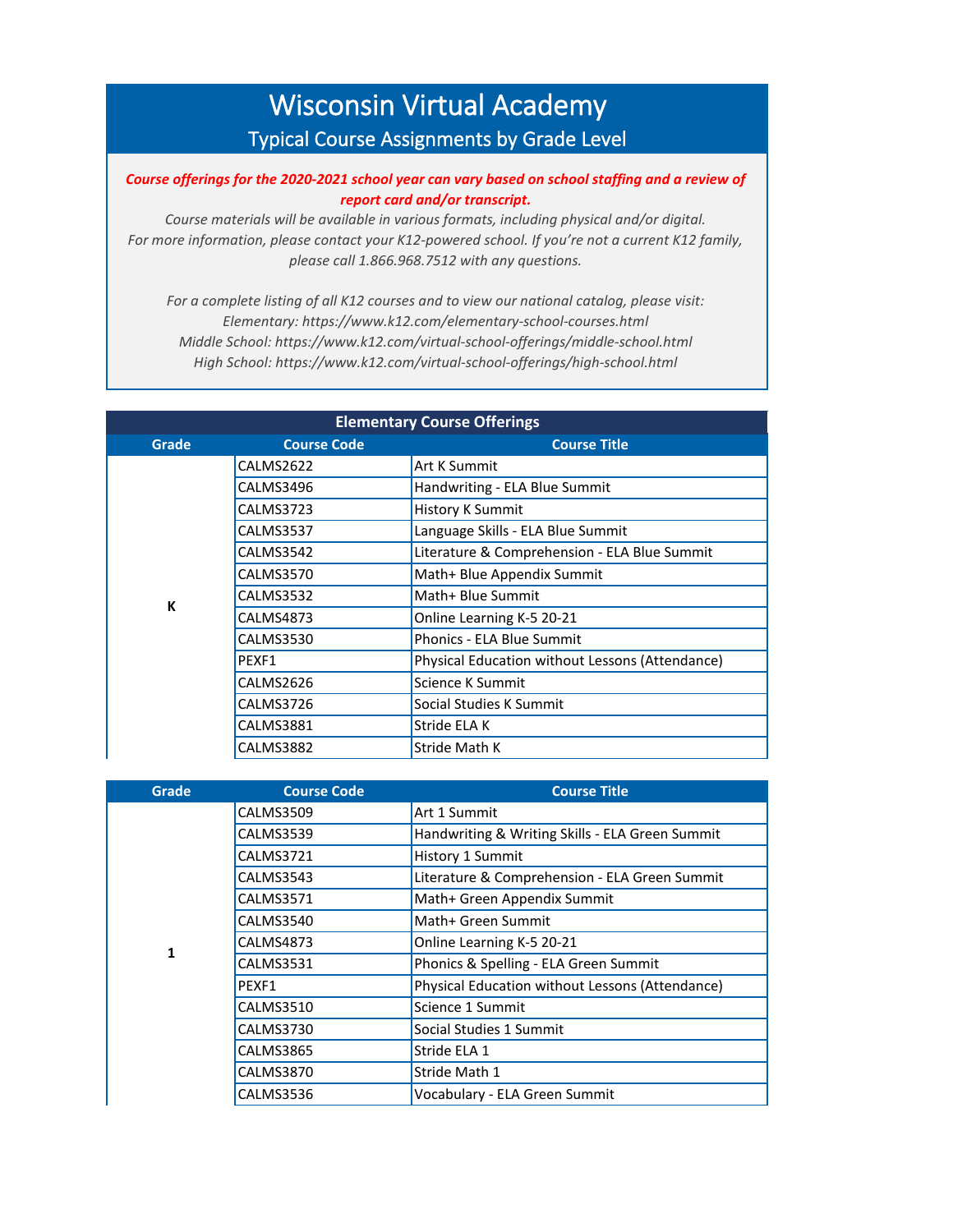| Grade          | <b>Course Code</b> | <b>Course Title</b>                             |
|----------------|--------------------|-------------------------------------------------|
|                | CALMS3514          | Art 2 Summit                                    |
|                | CALMS3545          | Handwriting - ELA Orange Summit                 |
|                | CALMS3772          | History 2 Summit                                |
|                | CALMS3541          | Literature & Comprehension - ELA Orange Summit  |
|                | CALMS3572          | Math+ Orange Appendix Summit                    |
|                | CALMS3529          | Math+ Orange Summit                             |
|                | CALMS4873          | Online Learning K-5 20-21                       |
| $\overline{2}$ | PEXF1              | Physical Education without Lessons (Attendance) |
|                | CALMS3527          | Science 2 Summit                                |
|                | CALMS3731          | Social Studies 2 Summit                         |
|                | CALMS3494          | Spelling - ELA Orange Summit                    |
|                | CALMS3866          | Stride ELA 2                                    |
|                | CALMS3871          | Stride Math 2                                   |
|                | CALMS3544          | Vocabulary - ELA Orange Summit                  |
|                | CALMS3546          | Writing Skills - ELA Orange Summit              |

| Grade | <b>Course Code</b> | <b>Course Title</b>                             |
|-------|--------------------|-------------------------------------------------|
|       | CALMS3526          | Art 3 Summit                                    |
|       | CALMS3648          | <b>ELA 3 Summit</b>                             |
|       | CALMS3740          | History 3 Summit                                |
|       | CALMS3610          | Math 3 Summit                                   |
|       | <b>CALMS4873</b>   | Online Learning K-5 20-21                       |
| 3     | PFXF1              | Physical Education without Lessons (Attendance) |
|       | CALMS3534          | Science 3 Summit                                |
|       | <b>CALMS3733</b>   | Social Studies 3 Summit                         |
|       | <b>CALMS3867</b>   | Stride ELA 3                                    |
|       | <b>CALMS3872</b>   | Stride Math 3                                   |
|       | <b>CALMS3877</b>   | Stride Science 3                                |

| Grade | <b>Course Code</b> | <b>Course Title</b>                             |
|-------|--------------------|-------------------------------------------------|
|       | <b>CALMS3533</b>   | Art 4 Summit                                    |
|       | CALMS3650          | <b>ELA 4 Summit</b>                             |
|       | CALMS3767          | <b>History 4 Summit</b>                         |
|       | <b>CALMS3612</b>   | Math 4 Summit                                   |
|       | CALMS4873          | Online Learning K-5 20-21                       |
| 4     | PEXF1              | Physical Education without Lessons (Attendance) |
|       | CALMS3538          | Science 4 Summit                                |
|       | CALMS3724          | Social Studies 4 Summit                         |
|       | CALMS2436          | <b>State History Summit WI</b>                  |
|       | CALMS3868          | Stride ELA 4                                    |
|       | CALMS3873          | Stride Math 4                                   |
|       | CALMS3878          | Stride Science 4                                |

| Grade | Course Code | <b>Course Title</b>                  |
|-------|-------------|--------------------------------------|
|       | CALMS3535   | <b>Early American Art Summit</b>     |
|       | CALMS2629   | <b>Early American History Summit</b> |
|       | CALMS3652   | <b>ELA 5 Summit</b>                  |
|       | CALMS3614   | Math 5 Summit                        |